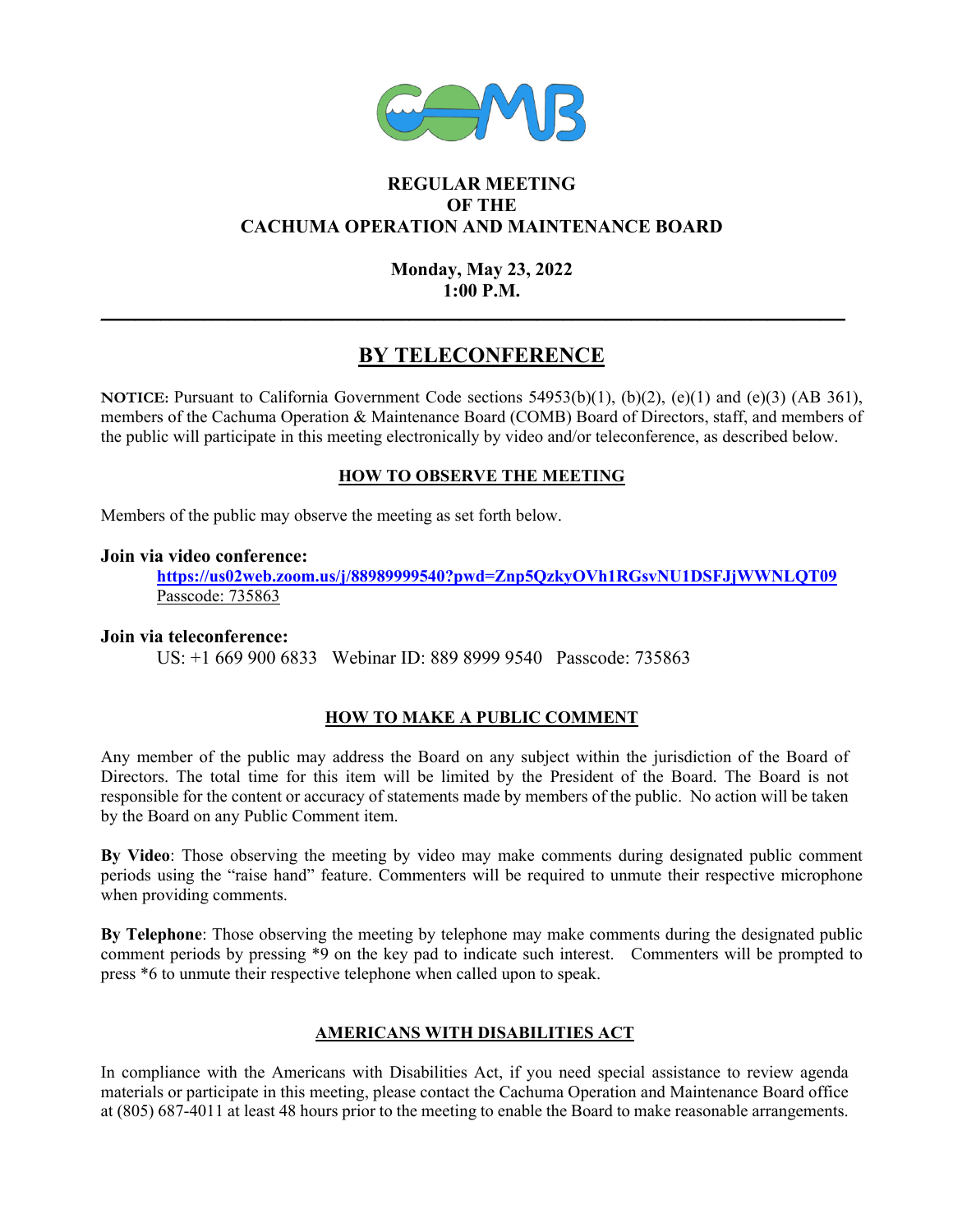#### **REGULAR MEETING OF THE CACHUMA OPERATION AND MAINTENANCE BOARD**

#### **Monday, May 23, 2022**

**\_\_\_\_\_\_\_\_\_\_\_\_\_\_\_\_\_\_\_\_\_\_\_\_\_\_\_\_\_\_\_\_\_\_\_\_\_\_\_\_\_\_\_\_\_\_\_\_\_\_\_\_\_\_\_\_\_\_\_\_\_\_\_\_\_\_\_\_\_\_\_\_\_\_\_\_\_\_\_\_\_\_\_\_\_\_\_** 

#### **1:00 PM**

#### **AGENDA**

**NOTICE:** This Meeting shall be conducted through remote access as authorized and in accordance with Government Code section 54953 and the California Governor's Executive Orders N-08-21, N-15-21 and as amended by AB 361.

#### **1. CALL TO ORDER, ROLL CALL**

- **2. PUBLIC COMMENT** *(Public may address the Board on any subject matter within the Board's jurisdiction. See "Notice to the Public" below.)*
- **3. CONSENT AGENDA** *(All items on the Consent Agenda are considered to be routine and will be approved or rejected in a single motion. Any item placed on the Consent Agenda may be removed and placed on the Regular Agenda for discussion and possible action upon the request of any Board Member.)*

Action: Recommend Approval of Consent Agenda by motion and roll call vote of the Board:

- a. Minutes of April 25, 2022 Regular Board Meeting
- b. Investment of Funds
	- Financial Reports
	- Investment Reports
- c. Review of Paid Claims

#### **4. VERBAL REPORTS FROM BOARD COMMITTEES**

Receive verbal information regarding the following committee meetings:

- Administrative Committee Meeting May 3, 2022
- Operations Committee Meeting May 11, 2022
- **5. RESOLUTION NO. 748 CONFIRMATION OF LOCAL EMERGENCY ACKNOWLEGEMENT OF GOVERNOR NEWSOM'S DECLARED STATE OF EMERGENCY (HEALTH AND SAFETY)** Action: Recommend adoption by motion and roll call vote of the Board
- **6. RESOLUTION NO. 749 2021-2025 INFRASTRUCTURE IMPROVEMENT PLAN (IIP) PROPOSED 3RD AMENDMENT**  Action: Recommend adoption by motion and roll call vote of the Board
- **7. RESOLUTION NO. 750 FISCAL YEAR 2022-2023 OPERATING BUDGET**  Action: Recommend adoption by motion and roll call vote of the Board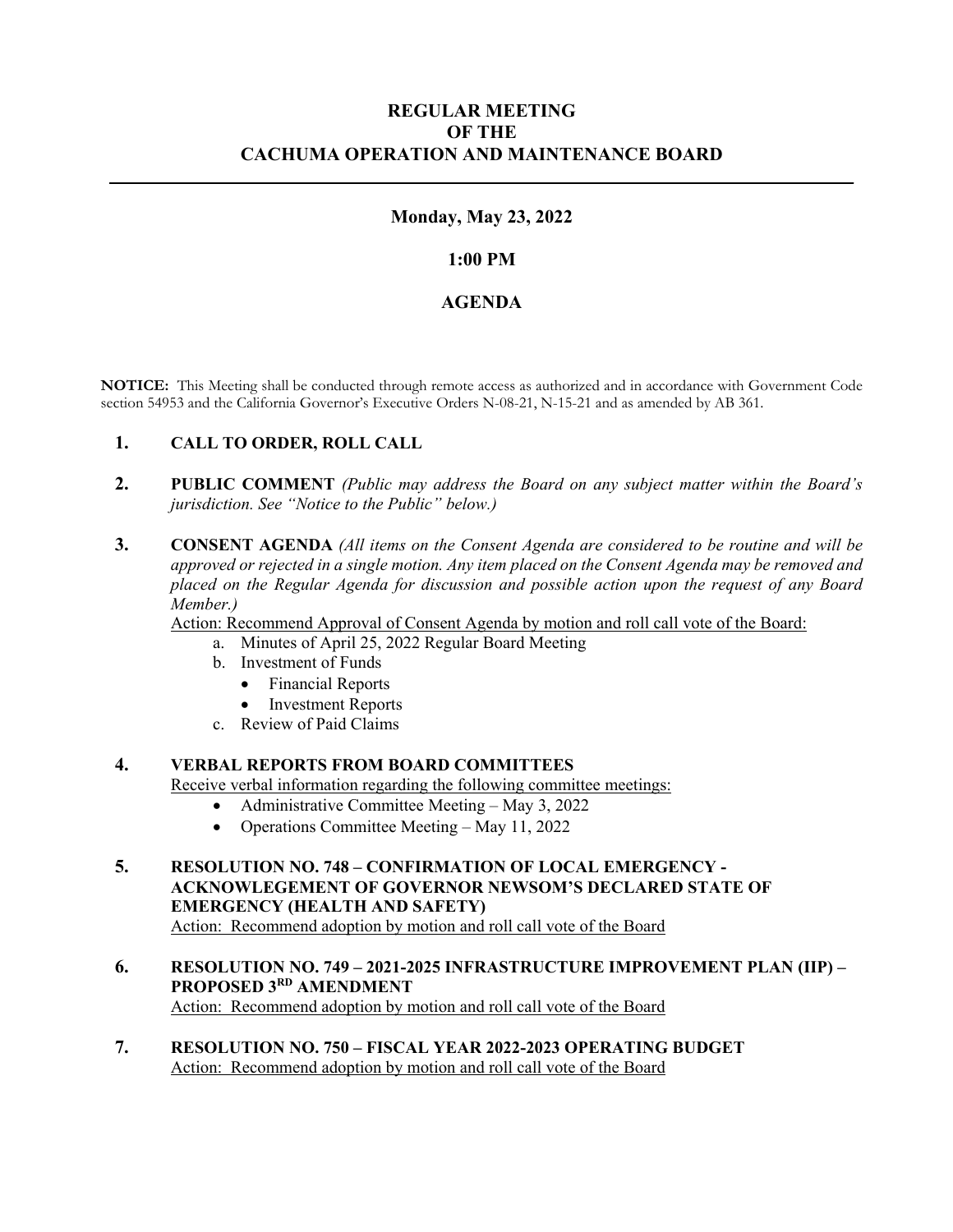#### **8. RESOLUTION NO. 751 – 2021-2025 INFRASTRUCTURE IMPROVEMENT PLAN – LAKE CACHUMA EMERGENCY PUMPING FACILITY SECURED PIPELINE PROJECT**  Action: Recommend approval and adoption by motion and roll call vote of the Board

# **9. GENERAL MANAGER REPORT**

Receive information from the General Manager on topics pertaining to COMB, including but not limited to the following:

Administration

## **10. ENGINEER'S REPORT**

Receive verbal information from the COMB Engineer, including but not limited to the following:

- Climate Conditions and Water Quality
- Lake Elevation Projections
- Infrastructure Improvement Projects

## **11. OPERATIONS DIVISION REPORT**

Receive verbal information regarding the Operations Division, including but not limited to the following:

- Lake Cachuma Operations
- Operation and Maintenance Activities

# **12. FISHERIES DIVISION REPORT**

Receive information from the Fisheries Division Manager, including, but not limited to the following:

- LSYR Steelhead Monitoring Elements
- Tributary Project Updates
- Surcharge Water Accounting
- Reporting/Outreach/Training

## **13. PROGRESS REPORT ON LAKE CACHUMA OAK TREE PROGRAM**

Receive information regarding the Lake Cachuma Oak Tree Program including but not limited to the following:

• Maintenance and Monitoring

## **14. MONTHLY CACHUMA PROJECT REPORTS**

Receive information regarding the Cachuma Project, including but not limited to the following:

- a. Cachuma Water Reports
- b. Cachuma Reservoir Current Conditions
- c. Lake Cachuma Quagga Survey

## **15. DIRECTORS' REQUESTS FOR AGENDA ITEMS FOR FUTURE MEETING**

## **16. MEETING SCHEDULE**

- **Regular Board Meeting June 27, 2022 at 1:00 PM**
- **Board Packages available on COMB website** www.cachuma-board.org
- **17. COMB ADJOURNMENT**